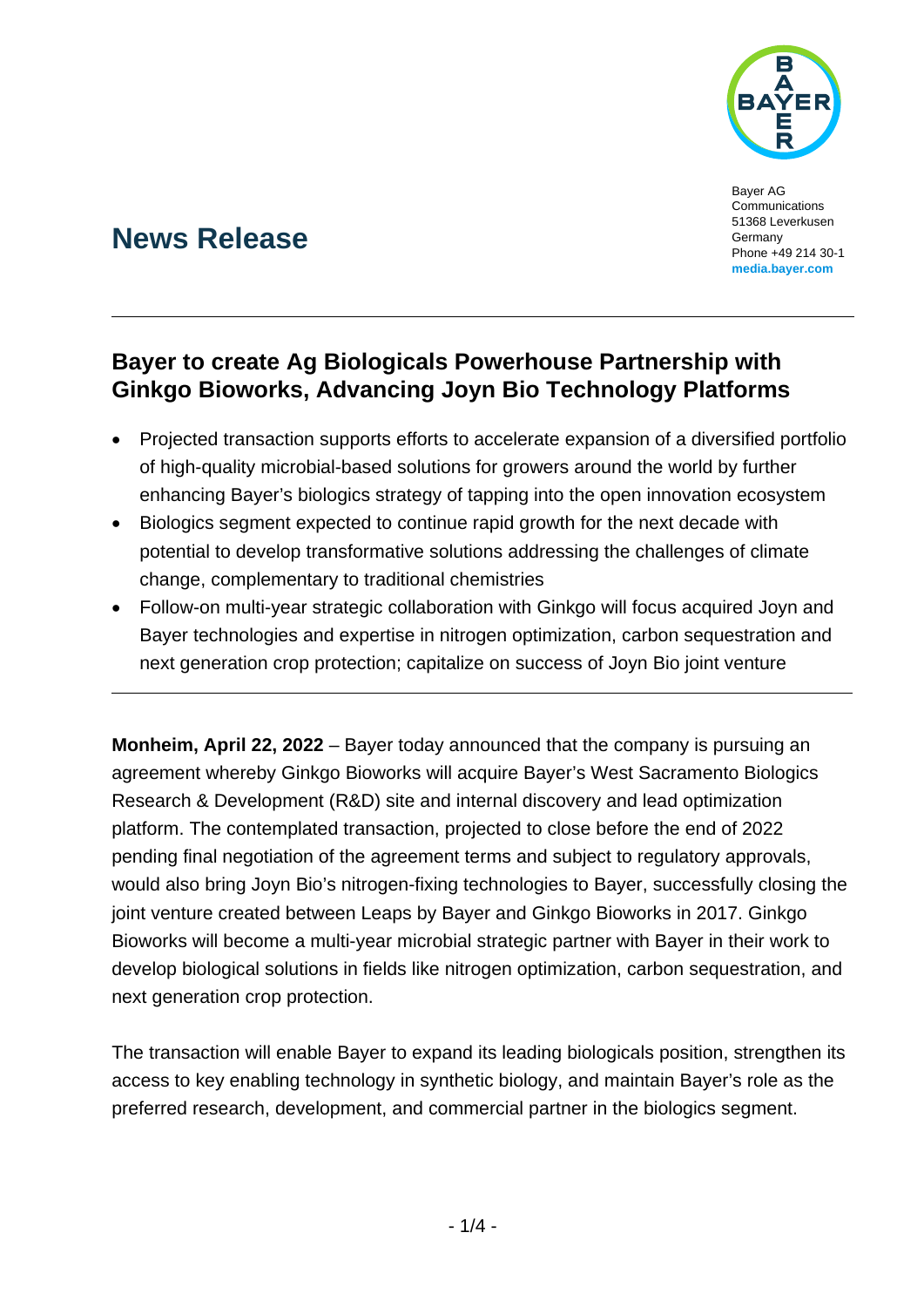"Bayer's work in the rapidly growing biologics space is an essential part of our commitment to sustainability and providing effective climate-smart products like nitrogen fixing and optimization technologies," said Bob Reiter, Head of R&D for Bayer's Crop Science Division. "Our work with Ginkgo will accelerate our biologicals pipeline by leveraging Bayer's expertise in bringing reliable and effective biological products to market against Ginkgo's synthetic biology research engine – now enhanced by an expanded ag biologics research and development platform – and help Bayer continue to expand our biologics product range to create tailored solutions for additional crops."

This strategic shift to an exclusively external biologics research discovery pipeline with leading partners will activate the international open innovation ecosystem and equip Bayer to better leverage its proven capability in commercializing biologicals to create category-leading products that meet the growing need for climate-smart and sustainable options that complement traditional chemistries.

"This is an exciting time for biologicals and Bayer understands that development of the next generation of biological products must be accelerated to help growers face the challenges of climate change and food security as well as to meet the demands of sustainability," said Benoit Hartmann, Senior Vice President and Head of Biologics, Crop Science Division. "Leading Bayer biologics products like Serenade and BioRise 2 are already being used by growers across the world to reduce their use of products associated with higher greenhouse gas emissions and improve yields. We expect that in the coming decade biologicals as an industry will continue to grow rapidly, and we are ready to leverage our expertise, experience, and resources to not only maintain, but expand on our leadership position in biologicals with a diverse set of leading partners."

The R&D platform of Joyn Bio is intended to join forces with Ginkgo Bioworks along with Bayer's West Sacramento R&D platform through this transaction upon the projected close before the end of the year. Joyn's successful developments in the exploration of the potential of synthetic biology in nitrogen fixation and other projects will be brought together with Bayer's proven biologics development and optimization platform under one roof in order to strengthen biologicals discovery and development and enable accelerated work on sustainable breakthrough technologies for agriculture.

"Ginkgo is an established and growing leader in synthetic biology and we are now bringing the success that we've demonstrated in other complex, regulated industries to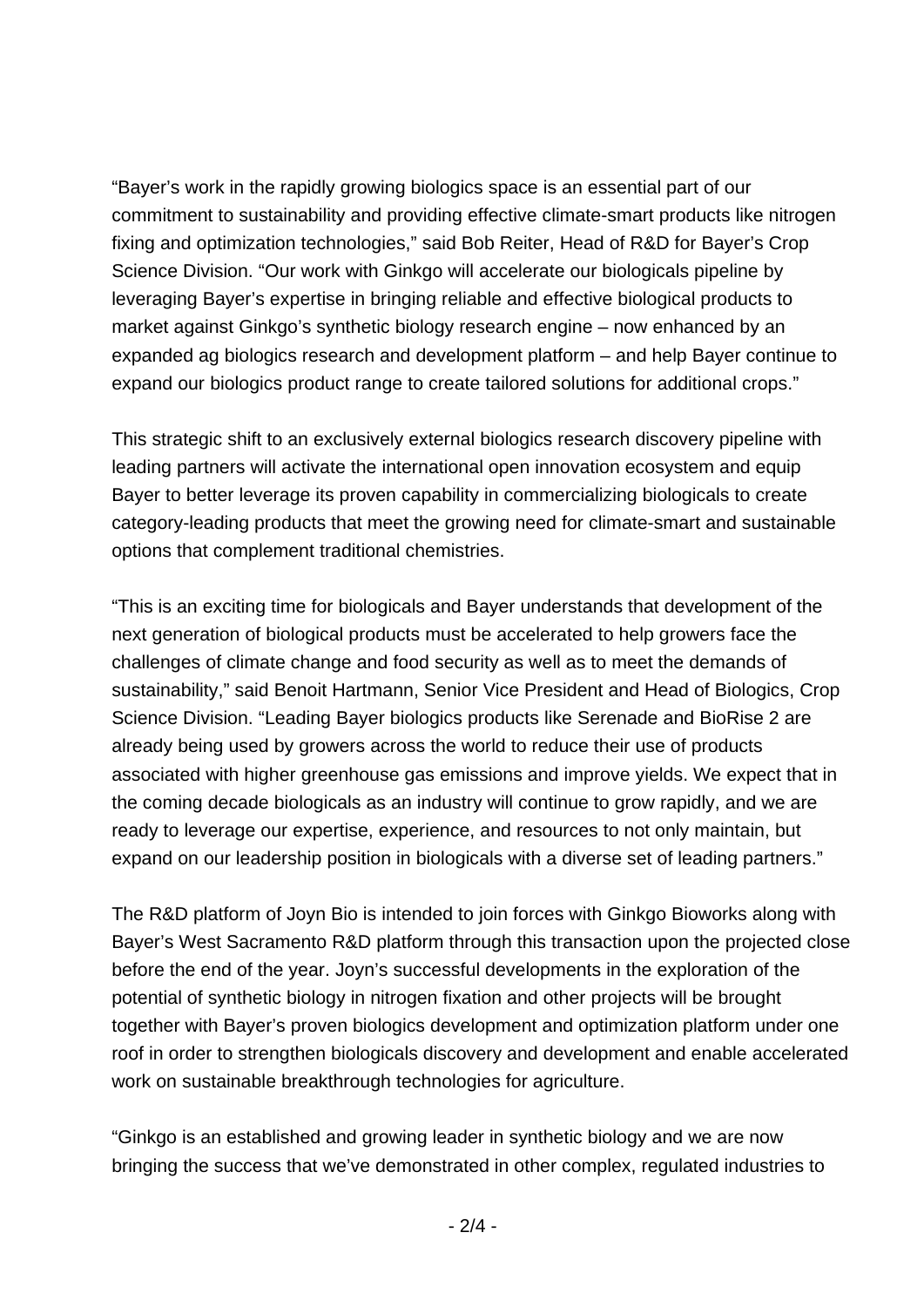agriculture through the acquisition of the Bayer Biologics West Sacramento Site along with its discovery and lead optimization platforms, and continuing to build on the work of our joint venture with Bayer, Joyn Bio," said Jason Kelly, CEO and cofounder of Ginkgo Bioworks. "We want agricultural biological development to be as simple and efficient as programming a computer, and by combining Ginkgo's expertise in biologics early discovery and development with Bayer and Joyn's platforms, we will be able to offer effective paths to market for Bayer's Biologics division."

Bayer Biologicals offer benefits to growers through dependable tailored solutions both in organic and conventional grower operations. In addition to pest management capabilities, biological solutions can be used to improve soil, root, and plant health to provide increased yield and quality in many crops. The enhanced range of choices available to growers with biologicals provide complementary ways of managing pests and diseases together with traditional chemistries - often while boosting crop efficiency - making them a perfect fit in modern integrated agriculture management programs.

## **About Bayer**

Bayer is a global enterprise with core competencies in the life science fields of health care and nutrition. Its products and services are designed to help people and planet thrive by supporting efforts to master the major challenges presented by a growing and aging global population. Bayer is committed to drive sustainable development and generate a positive impact with its businesses. At the same time, the Group aims to increase its earning power and create value through innovation and growth. The Bayer brand stands for trust, reliability and quality throughout the world. In fiscal 2021, the Group employed around 100,000 people and had sales of 44.1 billion euros. R&D expenses before special items amounted to 5.3 billion euros. For more information, go to [www.bayer.com.](http://www.bayer.com/)

## **About Ginkgo**

Ginkgo is building a platform to enable customers to program cells as easily as we can program computers. The company's platform is enabling biotechnology applications across diverse markets, from food and agriculture to industrial chemicals to pharmaceuticals. Ginkgo has also actively supported a number of COVID-19 response efforts, including K-12 pooled testing, vaccine manufacturing optimization and therapeutics discovery. For more information, visit [www.ginkgobioworks.com.](http://www.ginkgobioworks.com/)